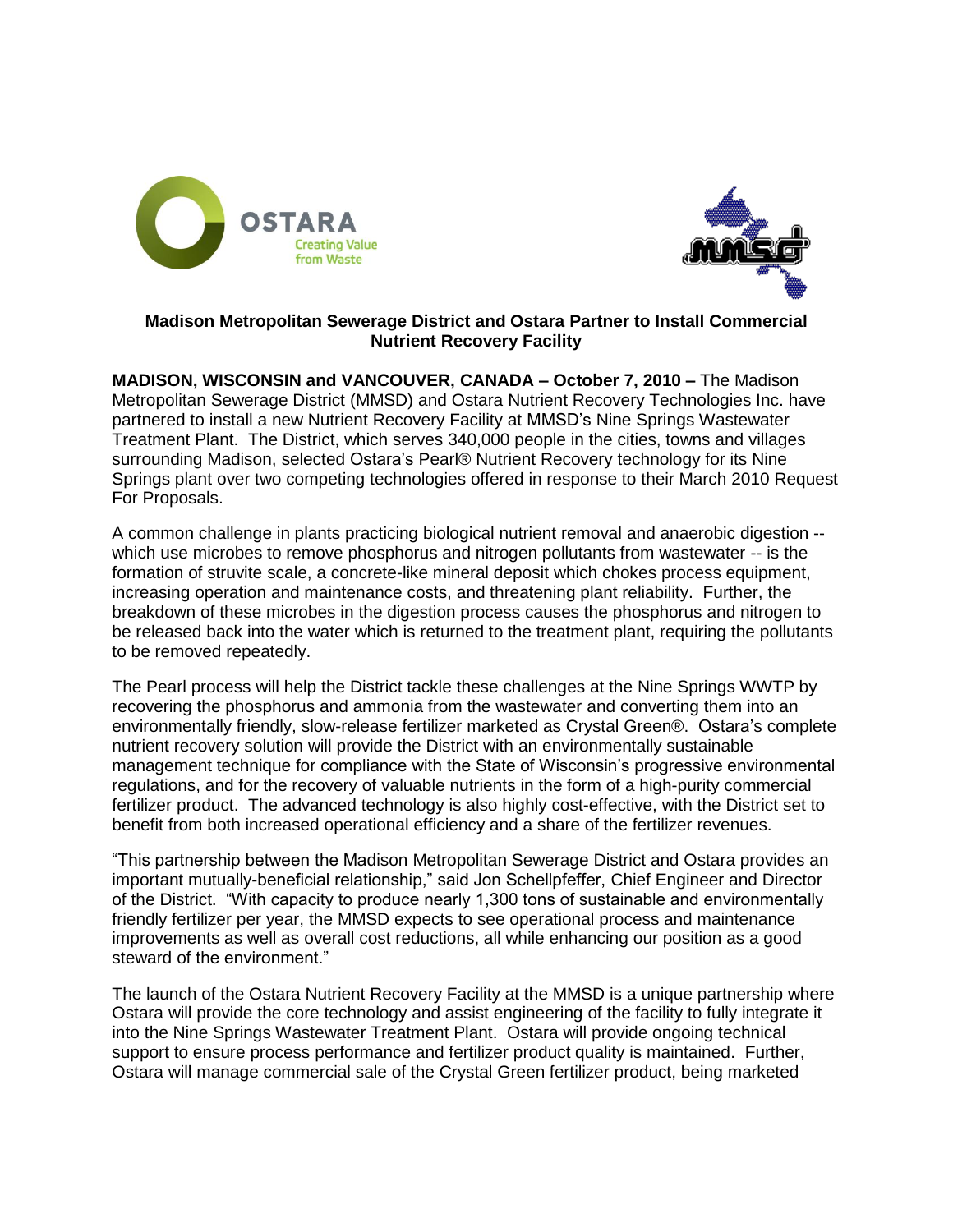throughout North America and Europe, and share revenue with the District to offset operating costs.

"The State of Wisconsin has been a strong champion for environmental issues and specifically the recovery and reuse of phosphorus," said Phillip Abrary, Ostara's president and CEO. "From the onset, the District had very clear goals to recover precious nutrients from their sewage and have moved forward aggressively to identify the right solution and chose Ostara as the costeffective and environmentally sound choice. We're delighted to partner with MMSD on this state-of-the-art Pearl deployment."

### **Successful Study Results in Full Commercial Deployment**

MMSD and Ostara successfully completed a demonstration project in March 2009. Ostara's Pearl Nutrient Recovery Process effectively reduced the nutrient load in the liquid wastewater stream, reducing the phosphorus concentration by 80 percent and ammonia by 28 percent. Based on the results of this pilot project, the MMSD and Ostara agreed to build a commercial Nutrient Recovery Facility featuring the newly designed Pearl 2000. Ostara's facility at the Nine Springs plant will feature two Pearl 2000 reactors, providing the capacity to produce 1,300 tons of Crystal Green per year, significantly larger than the systems currently installed at Ostara's other operational commercial sites in York, PA, Suffolk, VA, and Tigard, OR. The facility is expected to be fully operational by 2013 along with other improvements to the plant being constructed as part of MMSD's 11<sup>th</sup> Addition project.

Robert F. Kennedy, Jr., an Ostara board member representing VantagePoint Venture Partners, notes that the commercial incorporation of the Ostara technology at the Nine Springs plant is the kind of infrastructure solution needed in hundreds of municipalities across the United States. "Local and state governments are taking notice of the improved economics and reduced environmental impact which can be achieved through this kind of this public/private partnership. This groundbreaking approach ultimately saves money for ratepayers while also reducing the impact that wastewater treatment plants have on local waterways, all without onerous regulation," said Kennedy.

### **About the Madison MMSD and Nine Springs Wastewater Treatment Plant (WWTP)**

The Madison Metropolitan Sewerage District was created in 1930 by state statute to protect the environment in the region of lakes and streams that comprise the upper Yahara River watershed. MMSD provides wastewater conveyance and treatment services to 340,000 people in the cities, towns, and villages in the Madison area. The Nine Springs Wastewater Treatment Plant (WWTP) is owned and operated by the MMSD and treats an average of 43 million gallons per day.

### **About Ostara Nutrient Recovery Technologies Inc.**

Ostara Nutrient Recovery Technologies Inc. designs, builds and sells a new generation of water treatment systems – a nutrient recovery solution that creates value from waste by removing nutrients from wastewater and transforming them into revenue-generating, environmentally friendly commercial fertilizer, called Crystal Green®. Ostara is backed by VantagePoint Venture Partners in the U.S. and Frog Capital in the UK. In September 2010, Ostara was named a 2011 Technology Pioneer by the World Economic Forum. In 2009, Ostara was named one of the Top 100 Global CleanTech Companies by The Guardian, a London-based media group. For more information: visit [www.ostara.com](http://www.ostara.com/) and [www.crystalgreen.com.](http://www.crystalgreen.com/)